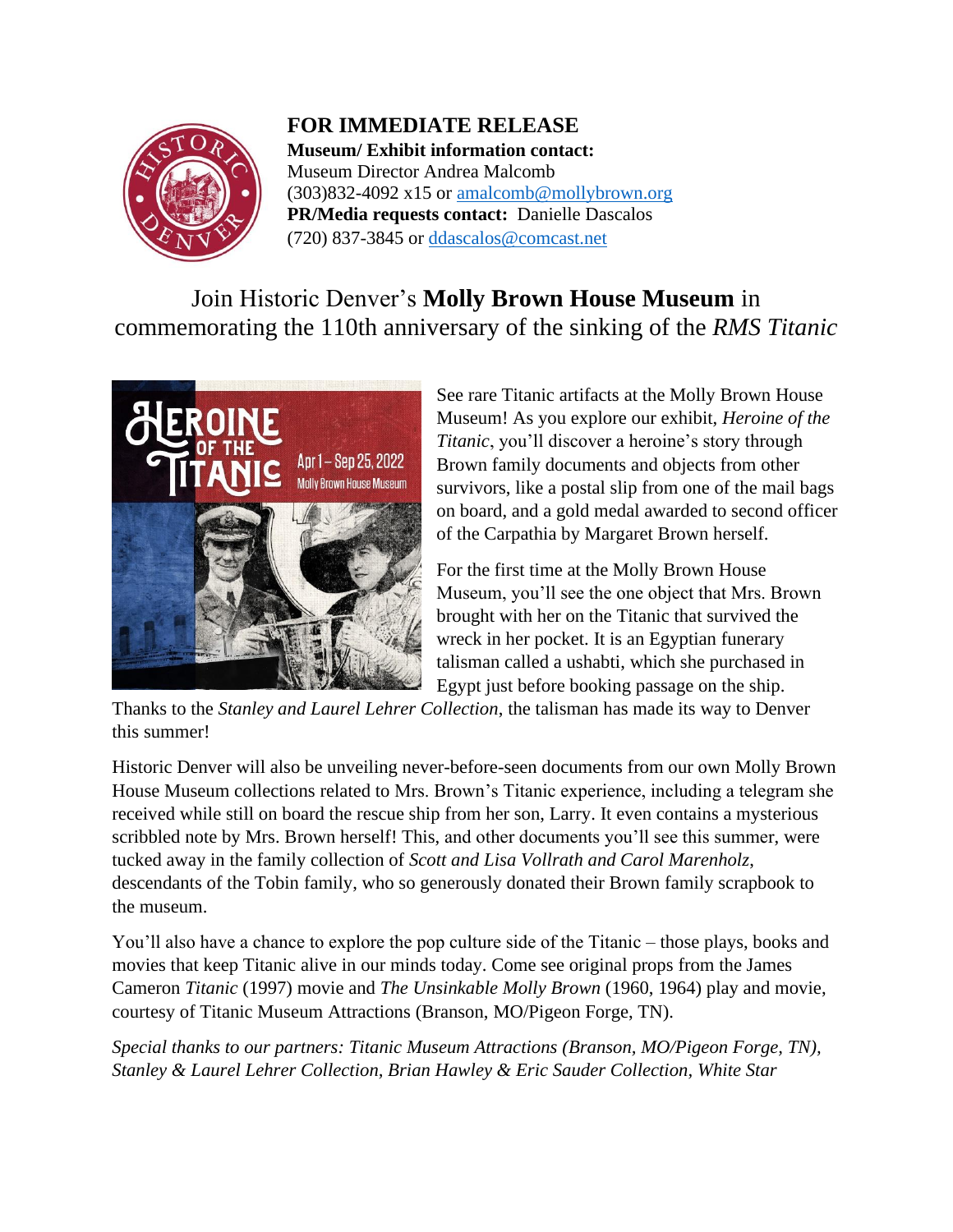*Memories Collection, Joe Halpern Collection, History Colorado Center, and Telecommunications History Group.*

**"Heroine of the Titanic"** exhibit runs **April 1 – September 5** and is included with general museum admission. Ways to experience "Heroine of the Titanic" at the Molly Brown House Museum include:

## *Titanic Audio Tours*

Available in English and Spanish every day to guests choosing the *Explore on Your Own* option for visiting the museum. Guests must provide their own headphones and devices to access the audio tour website while viewing the exhibit. No extra charge.

## *Guided Titanic Insider Tours*

On Sundays and Tuesdays at 1:00 pm learn the thrilling true story of Margaret Brown's Titanic experience from one of our specially trained guides. \$19.12/person.

## *Titanic Memories*

April 15 & 16 - Performances starting every 15 minutes

Margaret "Molly" Brown. John Jacob Astor. Benjamin Guggenheim. We tend to know the famous names among the Titanic passengers, but what about the not so famous? Who else was traveling on Titanic, and what happened to those who survived? Relive their tales of love and loss, escape and rescue in this one-of-a-kind theater experience. Accessible performance 4/16 at 5pm. \$25/person; \$20/member

## *A Deeper Dive into Titanic*

Our monthly speaker series will explore all aspects of the Titanic story, including food, Egyptology—did you know about the lucky talisman given to the captain? —construction, and other rarely shared insights. The series will kick off with *Unsinkable on the Nile: Margaret Brown in Egypt* on April 18<sup>th</sup> at 7:00 pm in partnership with the Denver Egyptian Study Society.

# **[www.HistoricDenver.org](http://www.historicdenver.org/)**

#

## **Historic Denver Today**

Margaret "Molly" Brown has been the subject of many books, movies, and stage productions, and has become one of Denver's most intriguing legends. Margaret Brown was an amazing and spirited woman and became active in the women's suffrage movement, labor reform efforts, and even survived the sinking of the Titanic! By 1970 her home had fallen prey to deterioration and was in danger of being demolished. A group of concerned citizens incorporated themselves as Historic Denver, Inc. and fought to save and restore the Brown home.

What began with the Molly Brown House Museum in late 1970 has expanded into a citywide historic preservation movement. Today, fifty years into its work, Historic Denver engages the